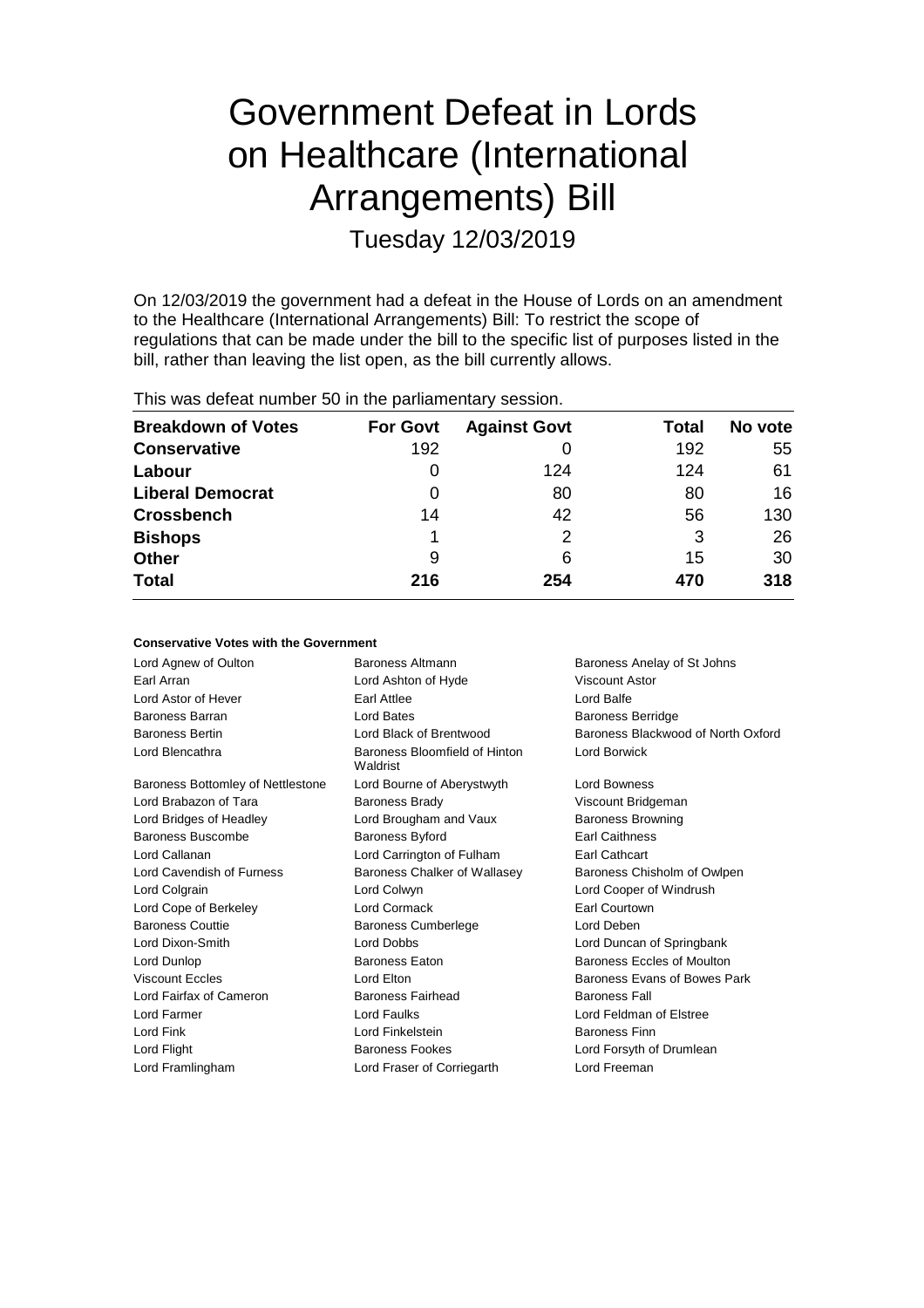Lord Gardiner of Kimble **Baroness Gardner of Parkes** Lord Garel-Jones<br>
Lord Geddes **Lord Garel-Jones** Lord Gilbert of Panteg **Barones** Lord Glendonbro Baroness Goldie Lord Goodlad Lord Green of Hurstpierpoint Lord Griffiths of Fforestfach Viscount Hailsham Lord Hamilton of Epsom Baroness Hanham Lord Harris of Peckham Lord Haselhurst Lord Hayward Baroness Helic Lord Henley Lord Hill of Oareford Lord Hodgson of Astley Abbotts Lord Holmes of Richmond Earl Home **Baroness Hooper Baroness Hooper Lord Horam** Lord Howard of Rising **Lord Howard of Lympne** Earl Howe Lord Howell of Guildford Lord Hunt of Wirral Lord James of Blackheath Baroness Jenkin of Kennington Lord Jopling Communication Lord Keen of Elie Lord Kirkham Lord Kirkhope of Harrogate Lord Lamont of Lerwick Lord Lang of Monkton Lord Lansley Lord Leigh of Hurley Lord Lexden **Lord Lindsay** Lord Lilley **Communication** Lord Lindsay Lord Lingfield **Earl Liverpool** Earl Liverpool **Lord Lucas** Lord Lupton Lord MacGregor of Pulham Market Lord Mackay of Clashfern Lord Magan of Castletown **Lord Mancroft Baroness Manzoor** Baroness Manzoor Lord Marland Lord Marlesford Lord Maude of Horsham Lord McColl of Dulwich Baroness McGregor-Smith Lord McInnes of Kilwinning Baroness Meyer **Duke of Montrose Baroness Morris of Bolton** Lord Moynihan Lord Naseby Baroness Neville-Rolfe Baroness Nicholson of Winterbourne Baroness Noakes Lord Northbrook Lord Norton of Louth Lord O'Shaughnessy Baroness O'Cathain Lord Palumbo Lord Patten Lord Pickles Baroness Pidding Lord Popat Lord Porter of Spalding Lord Price **Lord Randall of Uxbridge** Baroness Rawlings Lord Reay Baroness Redfern Lord Renfrew of Kaimsthorn Lord Ribeiro Viscount Ridley Lord Risby Lord Robathan Baroness Rock Lord Rotherwick Lord Sassoon **Baroness Sater** Baroness Sater Baroness Scott of Bybrook Baroness Seccombe Earl Selborne Lord Selkirk of Douglas Lord Sheikh **Baroness Shephard of Northwold** Lord Sherbourne of Didsbury Lord Shinkwin Lord Smith of Hindhead Baroness Stedman-Scott Lord Strathclyde **Baroness Stroud** Baroness Stroud Baroness Sugg Lord Suri Lord Taylor of Holbeach Lord Trefgarne Viscount Trenchard Lord Trimble Lord True Lord Tugendhat Baroness Verma Lord Wakeham Baroness Warsi **Lord Wasserman** Lord Wei Duke of Wellington **Baroness Wheatcroft Lord Whitby** Baroness Wilcox Lord Willetts Baroness Williams of Trafford

Lord Gilbert of Panteg Lord Glendonbrook Baroness Wyld Lord Young of Cookham Viscount Younger of Leckie

#### **Conservative Votes against the Government**

#### **Labour Votes with the Government**

#### **Labour Votes against the Government**

Baroness Bakewell **Lord Bassam of Brighton** Lord Beecham Lord Berkeley **Baroness Billingham** Lord Blunkett Lord Bradley Lord Bragg Lord Brooke of Alverthorpe Lord Brookman Lord Browne of Ladyton Baroness Bryan of Partick Lord Campbell-Savours Lord Carter of Coles Lord Cashman Baroness Chakrabarti Viscount Chandos Lord Christopher Baroness Cohen of Pimlico **Lord Collins of Highbury** Baroness Corston

Baroness Adams of Craigielea Lord Adonis **Lord Adonis** Lord Allen of Kensington

Lord Anderson of Swansea **Baroness Andrews** Baroness Armstrong of Hill Top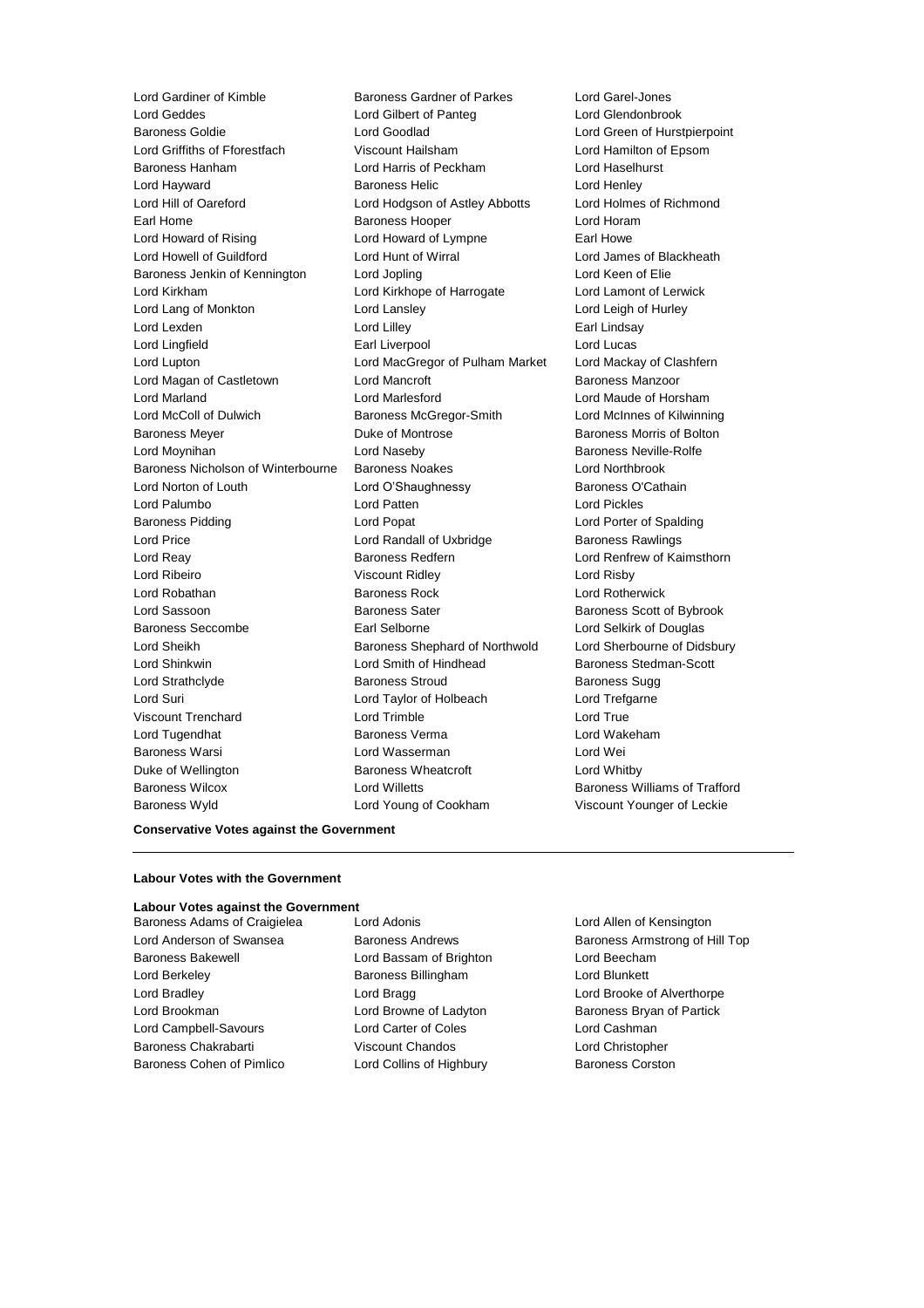Lord Dubs Lord Elder Lord Faulkner of Worcester Lord Glasman **Baroness Golding Baroness Golding Lord Gordon of Strathblane** Baroness Goudie Lord Grantchester Lord Griffiths of Burry Port Lord Grocott Lord Hain Viscount Hanworth Lord Harris of Haringey **Lord Haskel** Lord Haughey Lord Haughey<br>
Lord Haworth **Communist Baroness Hayter of Kentish Town** Baroness Healy of Primrose Hill Lord Haworth **Baroness Hayter of Kentish Town** Baroness Henig Baroness Hilton of Eggardon Lord Hollick Lord Howarth of Newport Lord Hoyle Lord Hughes of Woodside Lord Irvine of Lairg Baroness Jay of Paddington Lord Jones Baroness Jones of Whitchurch Lord Judd Lord Communist Lord Kennedy of Southwark Baroness Kennedy of Cradley **Lord Kinnock Baroness Kinnock baroness Kinnock of Holyhead** Lord Knight of Weymouth Baroness Lawrence of Clarendon Lord Layard Lord Lea of Crondall Lord Leitch Lord Lennie Lord Liddle Baroness Lister of Burtersett Lord Livermore Baroness Mallalieu **Mandelson** Lord Mandelson **Baroness Massey of Darwen** Lord Maxton Lord McAvoy Lord McConnell of Glenscorrodale Baroness McDonagh Baroness McIntosh of Hudnall Lord McKenzie of Luton Lord McNicol of West Kilbride Lord Mendelsohn Lord Monks Baroness Morgan of Huyton Lord Morgan Lord Morgan Lord Morris of Aberavon Baroness Morris of Yardley **Lord Murphy of Torfaen** Lord Pendry Baroness Pitkeathley Lord Ponsonby of Shulbrede Lord Prescott Baroness Prosser Baroness Quin Baroness Ramsay of Cartvale Baroness Rebuck Lord Reid of Cardowan Lord Rooker Lord Rowlands Baroness Sherlock Viscount Simon Baroness Smith of Gilmorehill Lord Smith of Leigh Lord Snape Lord Soley Lord Stevenson of Balmacara Lord Stone of Blackheath Baroness Taylor of Bolton **Baroness Thornton** Lord Tomlinson Lord Touhig **Lord Tunnicliffe** Lord Tunnicliffe Lord Watson of Invergowrie Lord West of Spithead **Baroness Wheeler** Baroness Wheeler Baroness Whitaker Lord Whitty Lord Wills Lord Young of Norwood Green Baroness Young of Old Scone

Baroness Crawley **Baroness Donaghy** Baroness Danaghy Baroness Drake<br>
Lord Dubs **Baroness Lord Example Property** Lord Engineer of Lord Faulkner of Lord Foulkes of Cumnock Lord Giddens

#### **Liberal Democrat Votes with the Government**

# **Liberal Democrat Votes against the Government**

| Baroness Barker                    |
|------------------------------------|
| Baroness Bonham-Carter of Yarnbury |
| <b>Baroness Brinton</b>            |
| Lord Campbell of Pittenweem        |
| Lord Cotter                        |
| Baroness Falkner of Margravine     |
| Lord Fox                           |
| Earl Glasgow                       |
| <b>Baroness Grender</b>            |
| <b>Baroness Humphreys</b>          |
| Baroness Janke                     |
| Lord Lee of Trafford               |
| Lord McNally                       |
| <b>Baroness Northover</b>          |
| <b>Baroness Parminter</b>          |
| Baroness Randerson                 |
| Lord Rennard                       |

Lord Beith **Baroness Benjamin** Baroness Bowles of Berkhamsted Lord Bradshaw Lord Bruce of Bennachie Baroness Burt of Solihull Lord Chidgey **Lord Clement-Jones** Lord Dholakia **Baroness** Doocey Baroness Featherstone **Lord Foster of Bath** Baroness Garden of Frognal Lord German Lord Goddard of Stockport Lord Greaves Baroness Hamwee Baroness Harris of Richmond Lord Hussain **Baroness Hussein-Ece** Baroness Jolly **Baroness Kramer** Baroness Ludford **Baroness Ludford** Lord Marks of Henley-on-Thames Baroness Miller of Chilthorne Domer Lord Newby Lord Oates **North Communist Lord Palmer of Childs Hill** Baroness Pinnock Lord Purvis of Tweed Lord Razzall **Lord Redesdale** 

Lord Addington **Lord Alderdice** Baroness Bakewell of Hardington Mandeville Lord Roberts of Llandudno Baroness Scott of Needham Market